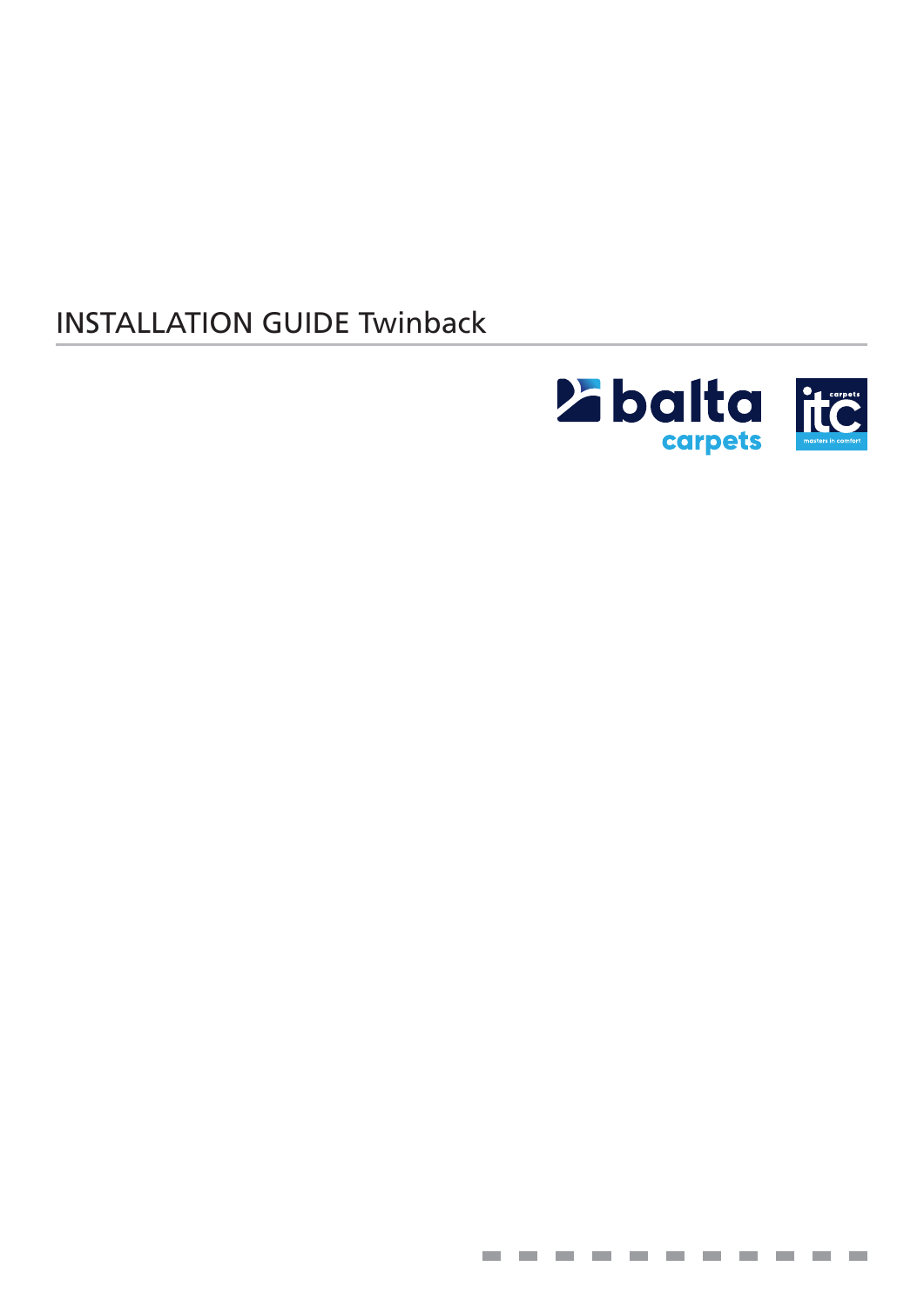#### **Fundamentals**

- 1. Always check before fitting the carpet supplied does correspond to the requested specifications (colour, width...)
- 2. Provide for a detailed fitting-plan before starting to cut the carpet.
- 3. Make sure that the substrate complies to the following requirements: it must be level, dust and grease free, shock and crush proof, dry. The surface is dry when it contains a maximum of 3% moist, as measured with a CM sensor device. If required,the surface will need to be repaired and levelled at least 24 hrs in advance.
- 4. It is strongly recommended to let the carpet rest before fitting. Before, during and after fitting the preferred room temperature should be at least 15° C and the relative moist percentage must not exceed 30-60%.
- 5. It is recommended to completely fix or glue the carpet using adhesives showing the EC1 label: these adhesives are environmentally friendly with a low degree of emissions and free of solvents. For more information on these topics, please see recommendations listed at the end of this document or contact your supplier.
- 6. It is essential to fit the carpet in the same direction. It is therefore very important to check the pile direction before fitting. To be absolutely sure about the pile direction, please proceed as follows:

Put a sheet of paper on the carpet Put a pen on the sheet of paper Pressurize the pen ;roll it back and forth

The direction in which the paper will move is the pile direction

**Subfloor preparation**

Whatever the subfloor is, before work commences the fitter should ensure that it meets the following criteria:

- structurally sound and level
- free of any cracks
- permanently dry: prevent moisture affecting the dimensional stability of the carpet and to guard against rot
- surface has to be firm and stable
- smooth: prevent any telegraphing of indentations and ridges through the surface
- enough expansion joints
- on the same level as joining rooms
- clean and free of all contaminants (dust, grease, oil, paint and plaster)
- adequate surface temperature
- adequate room temperature
- if an underfloor heating system is present, it must operate within controlled temperatures

Irregular subfloors can be corrected by using the appropriate smoothing compound.

Most subfloors will require priming. The type and condition of the subfloor has a direct influence on the installation and performance of a carpet with Twinback and the importance of subfloor preparation cannot be emphasised too strongly.

For further information request the subfloor preparation guide of your adhesive producer where you will find detailed information on how to prepare the subfloor and which products should be used.

. . . . . . . . . . .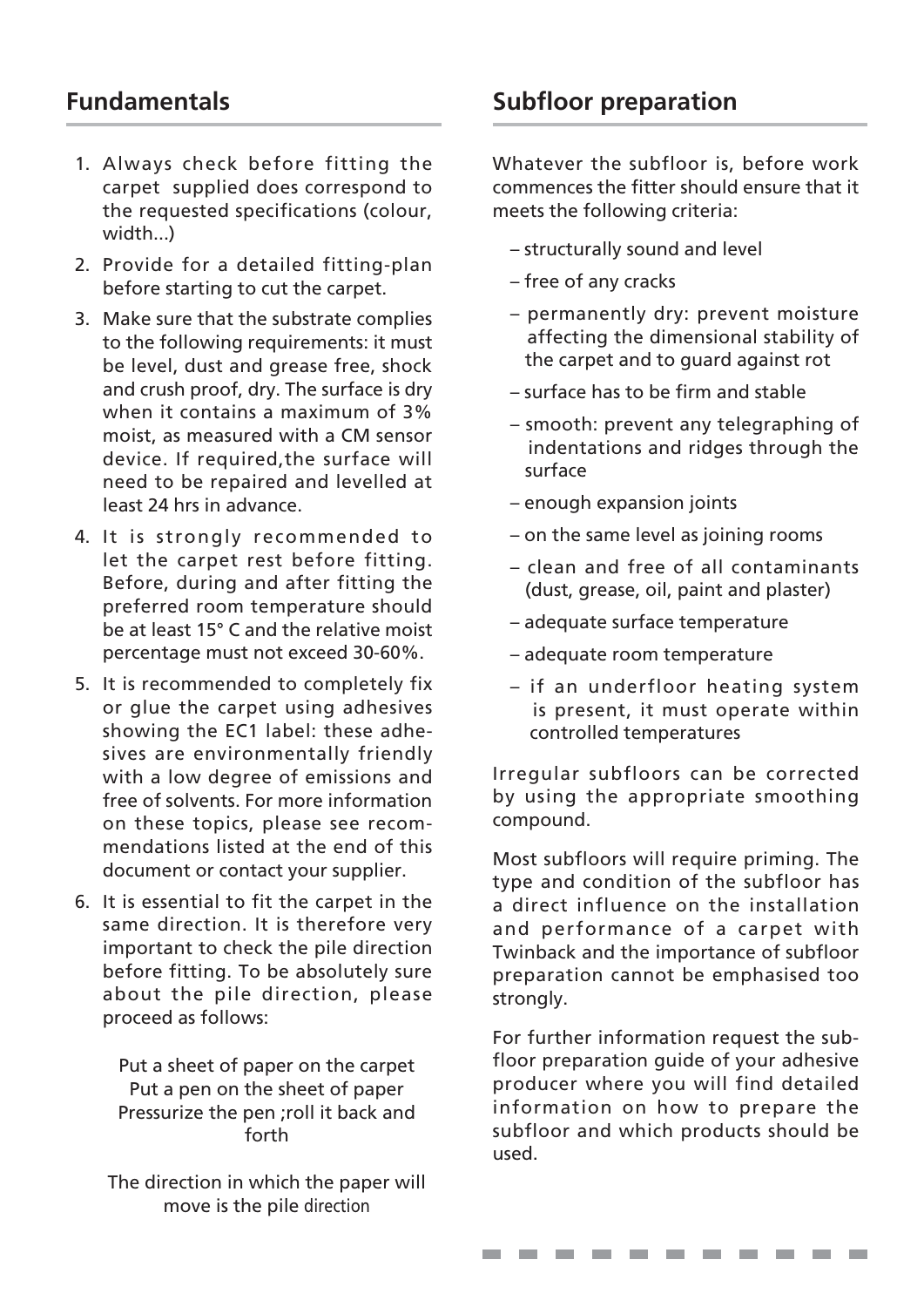## **Installation Methods**

Carpet with Twinback backing can be fitted in 3 different ways:

- complete adhesion
- by stretching with carpet gripper
- installation on hook tape (residential use)

### **Complete adhesion**

Complete adhesion can be executed with 3 different types of adhesives:

a) fixating glue (residential use)

b) dispersion adhesive / universal fixation c) solvent-free contact adhesive (stairs)

Before starting, consult the instructions of the adhesive manufacturer and follow these conscientiously.

Spread the adhesive with a roller or notched trowel evenly over the subfloor. We advise using a trowel with fine notching in order to apply a minimum of adhesive what will facilitate the removal of the carpet afterwards.

After the waiting time, lay the carpet into the adhesive and press firmly to ensure overall contact with the adhesive.

If there are **seams**, we advise always to stick the seams down with a dispersion adhesive.

Before seaming commences, make sure that the edges are butt-joined together perfectly. Therefore, place both carpet pieces partly on top of each other, so the designs of both correspond, and cut through both using a knife with hooked blade. Close the seam and check, before applying the adhesive, the matching and the design repeats of both carpet pieces.

Fold both carpet pieces back and apply the dispersion adhesive with a notched trowel evenly over the subfloor.

After the recommended waiting time, lay the carpet into the adhesive and press firmly to ensure overall contact of the Twinback with the adhesive. Close the seam and trim the carpet at the walls.

**Cross seams** - Cross seams should be covered with a covering profile. All construction threads are cut in the process of making cross seams.

Carpets may only be fitted on **staircases** using a full stick down method with solvent-free contact adhesive recommended for stairs. Always consult first the instructions and follow them conscientiously.

Before starting to fit a carpet on a staircase, we recommend to apply an adhesive coating on the back of the carpet with a flat trowel. Allow this coating to dry before you start sticking the carpet on the staircase. This prevents too much of the adhesive to be taken up by the carpet backing.

Measure how long the carpet should be to cover both tread and riser and cut with a hooked blade knife the carpet pieces that you need. Pile direction should be downwards.

Apply the solvent-free contact adhesive evenly over the tread and riser of the upper step with a notched trowel.

If certain corners of the steps are difficult to reach with a trowel, you can also use a normal brush to apply the adhesive.

After the recommended waiting time, the carpet can be laid into the adhesive of the upper step and firmly pressed.

Stretch the carpet perfectly over the stairnose, using pincers, and press it firmly in the contact adhesive of the riser.

Finally you can trim the carpet at the bottom of the riser. Fit the carpet in the same way on the remaining steps and you will get a superb result on your staircase.

**COLLEGE** 

---------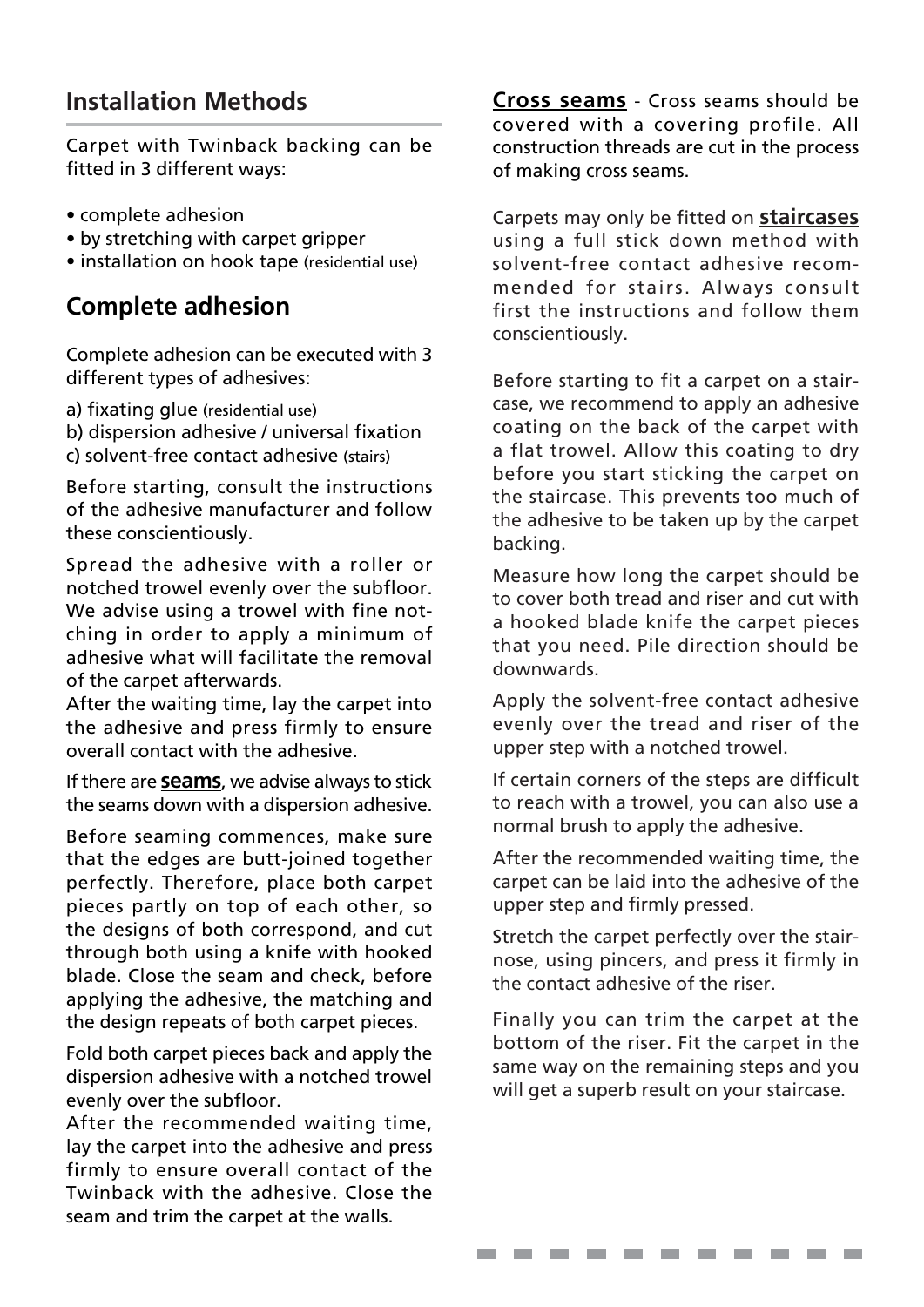# **Stretching on gripperrods**

To stretch carpet with Twinback-backing position the grippers allowing a gully between the strips and the wall. This gully should be approximately three quarters the thickness of the carpet to be laid.

Fit the underlay over the whole floor area and trim the surplus underlay flush to the edge of the grippers, ensuring that the underlay does not cover it.

Apply a layer of solvent contact adhesive onto the gripperrod itself.

Fit the carpet on the underlay and over the carpet gripper. Tension the carpet along the wall, hooking the carpet to the gripper using a Knee Kicker and press it into the gully using an Easy Tucker tool.

Surplus carpet can be trimmed off at the appropriate walls, leaving ca. 1 cm extra for turning down into the gripper gully for a neat, tightly fitting, non-fray edge.

If there are **seams** in an area where you would like to fit a Twinback carpet with underlay and carpet gripper, we would advise you to use the Floorworks system to achieve a seamless finish. Before seaming commences, make sure that the edges are butt-joined together perfectly.

Place both carpet pieces partly on top of each other, so the designs of both correspond, and cut through both using a knife with hooked blade. Close the seam and check, before applying the adhesive, the matching and the design repeats of both carpet pieces. Place a Floorworks seaming tape under the seam and bump the two carpet pieces together so the cut edges of the carpet butt together exactly.

Set the seaming iron at the end of the tape and tuck the seam edges under the rear metal edge guide so they will line up and guide along the welding head.

Move the iron along at a steady speed. Always seam in the direction of the pile. If you run the iron against the pile, shading along the seam may occur. The adhesive will be pumped up from the tape and through the welding head at the rear of the iron, fusing and sealing the seam edges permanently together.

Use a seam roller on the carpet at the rear of the iron to ensure a good penetration of hot melt adhesive into the carpet backing. Brush the face yarn up so it will not cool in a down position. After the seam has cooled, the carpet can be trimmed.

Prior to fitting on stairs, the stairs must be clean and dust free. Ensure that the stairs are firm and any tacks or nails are removed. Cut the gripper to fit across the width of the stairs and fit to the tread and riser with the pins pointing toward the crotch of the stairs. Fit the underlay across the width of the stairs from the back edge of the Gripper on the tread to the back edge of the Gripper on the riser in one piece. Staple to hold in place.

Trim the surplus underlay so that the Gripper is not covered. Fit the carpet on the staircase starting at the bottom of the riser (pile direction downwards), gently stretching the carpet over the gripper using a knee kicker and press the carpet into the gully using the easy tucker.

Note that the combination of standard Gripper pins and hook tape on the Gripper allows you to bolster the Twinback carpet into the stair crotch without the tape grabbing prematurely. Once the carpet is sufficiently bolstered, tension the carpet onto the Gripper tape using a Knee Kicker. Roll the carpet up onto the next tread and repeat the procedure for the remaining stairs.

**Contract** 

**Contract** 

**Contract Contract** 

--------